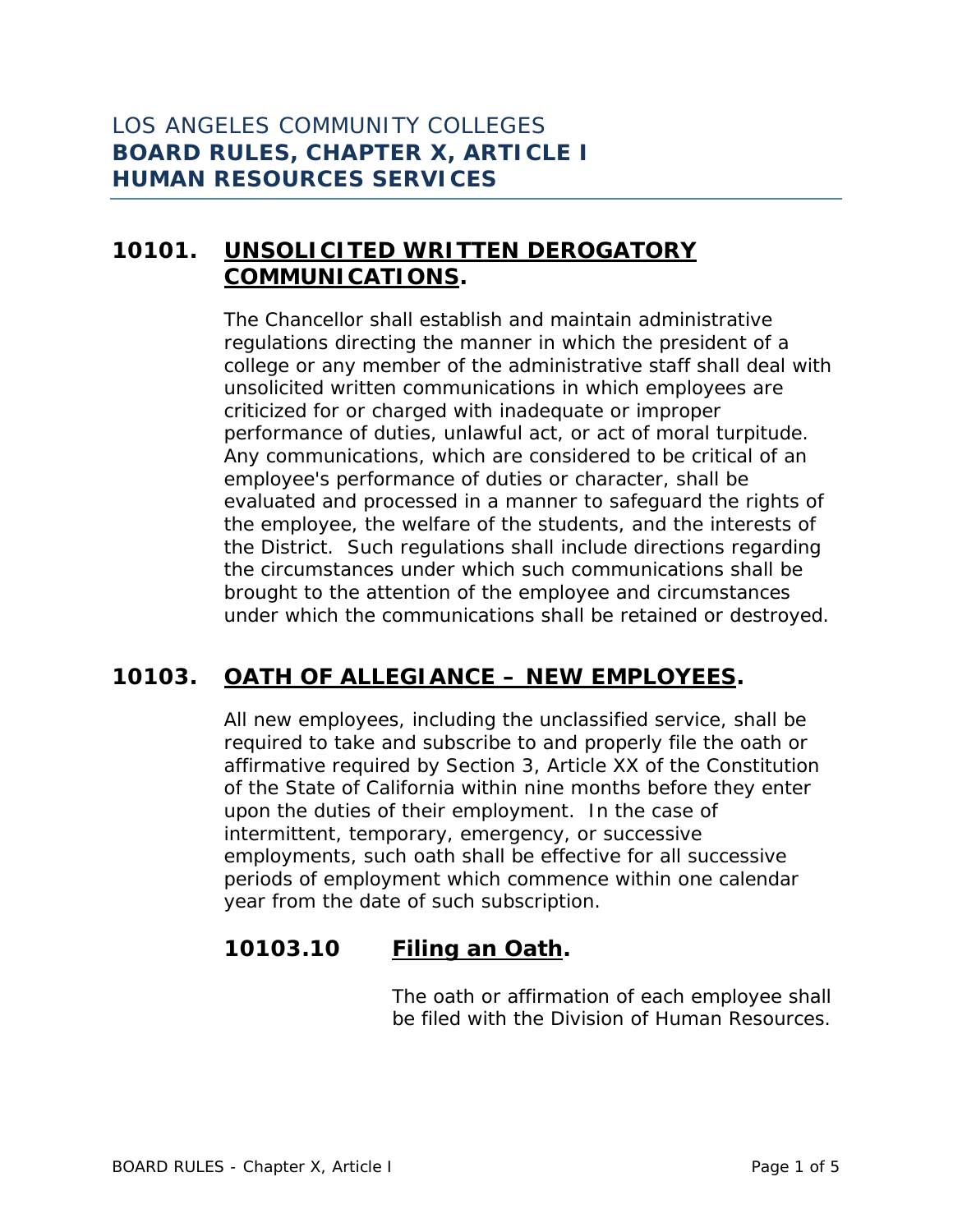### **10103.11 Compensation - Reimbursement.**

No compensation for services nor reimbursement for expenses incurred shall be paid to any employee unless such employee has taken and subscribed to the oath or affirmation required by Board Rule 10103.

### **10104. INFORMATION REGARDING EMPLOYEES.**

The Chancellor shall establish the procedures to be followed in the compilation, classification, and dissemination of information regarding employees.

#### **10105. EMPLOYMENT RECORDS OF EMPLOYEES.**

Employment records of all employees shall be established and maintained by the Division of Human Resources.

## **10105.10 Fingerprints of Applicants for Positions.**

Prior to receiving an appointment to any position, each classified employee, as required by Education Code Section 88024, shall furnish the Division of Human Resources complete sets of fingerprints of both hands in accordance with procedures established by the Division of Human Resources. The District may make such use of the fingerprints as may be necessary in order to insure identification of said applicant.

#### **10105.11 Changes in Names of Employees.**

Any employee whose name is changed by marriage or other legal procedure shall immediately register a change in name, in accordance with procedures published by the Division of Human Resources.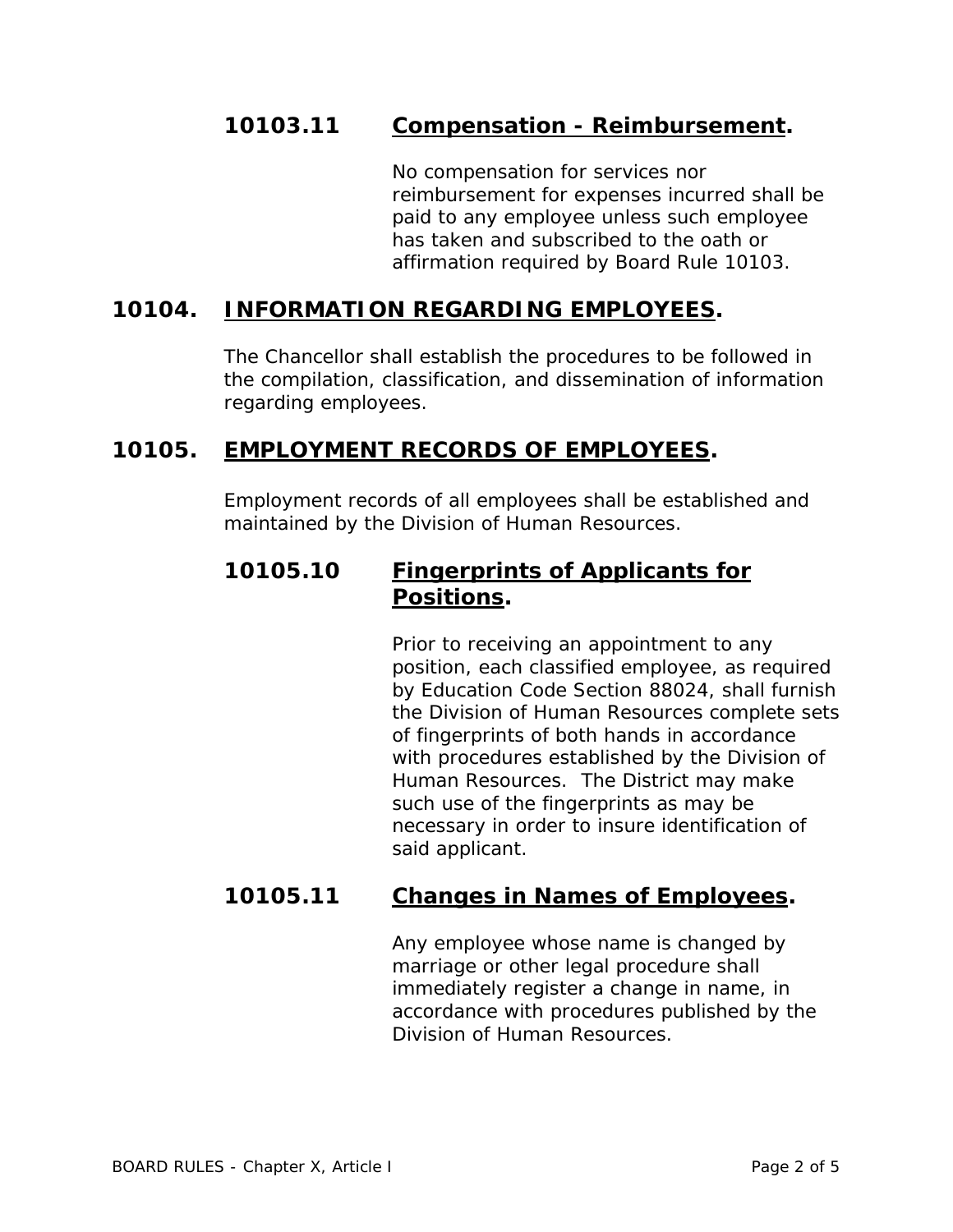Only the legal name of an employee shall be used while such employee is in the service of the District.

# **10105.12 Performance Evaluation of Non-Bargaining Unit Academic Employees.**

Academic employees who are not members of a bargaining unit are to be evaluated as to their performance in their assigned duties according to uniform procedures determined by the Chancellor and described in published Human Resources Guides as authorized by the Chancellor. The performance of acting, temporary, substitute and probationary employees shall be evaluated annually. Regular employees shall be evaluated as to their performance annually, with a comprehensive evaluation every three years.

### **10105.13 Performance Evaluation of Chancellor.**

The Board shall conduct an evaluation of the Chancellor of the District at least annually. Such evaluation shall comply with any requirements set forth in the contract of employment with him/her as well as this policy. The Board shall evaluate the Chancellor using an evaluation process developed and jointly agreed to by him/her and the Board.

The criteria for evaluation shall be based on board policy, the Chancellor's job description, and overall priorities developed in accordance with board policy.

# **10106. CERTIFICATION OF EMPLOYEES.**

Each certificated employee, as the term is used in these Board Rules, shall hold a Los Angeles County Certificate, in full force and effect during his/her employment, which authorizes the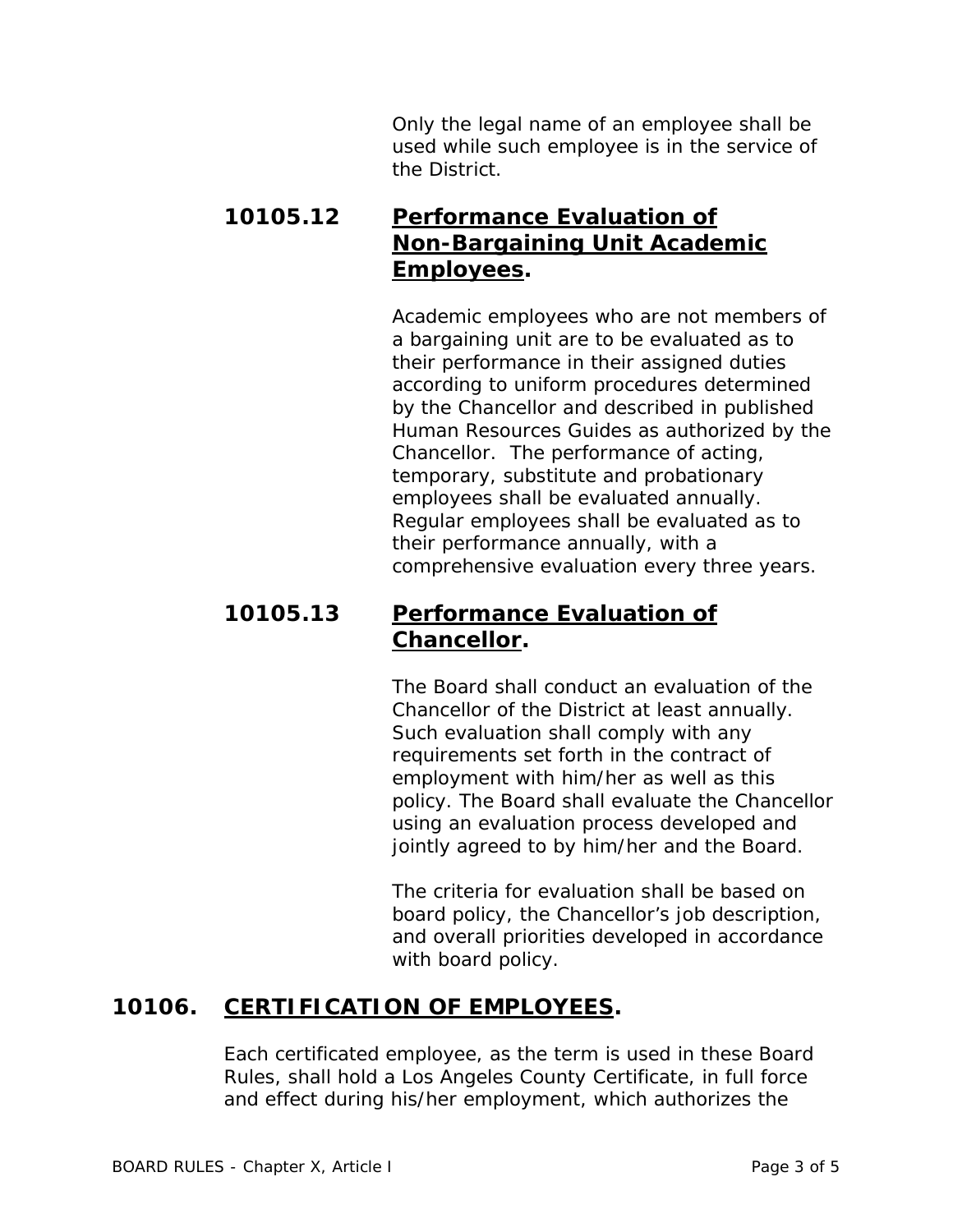specific service to be performed as required by pertinent sections of the Education Code and regulations of the Board of Governors, California Community Colleges.

## **10106.10 Credential Records.**

The Division of Human Resources responsible for seeing that proper certification, in full force and effect, is held by each employee for initial assignment. College presidents or division heads shall be responsible for seeing that proper certification is held by each employee for all assignments subsequent to the initial assignment.

## **10107. SUBPOENAS.**

The Chancellor shall establish the procedure to be followed in connection with the subpoena of employees, students and District records.

## **10108. NEPOTISM.**

The Chancellor shall be authorized to establish for the certificated service administrative regulations governing the assignment of close relatives to the same office or college or under the same administrative head.

### **10109. PROBATIONARY PERIOD FOR CERTIFICATED EMPLOYEES.**

The probationary period for certificated employees shall be in accordance with pertinent provisions of the Education Code.

Service on Saturday shall be included in computing the service required to become a permanent employee only when such service is part of a regular assignment.